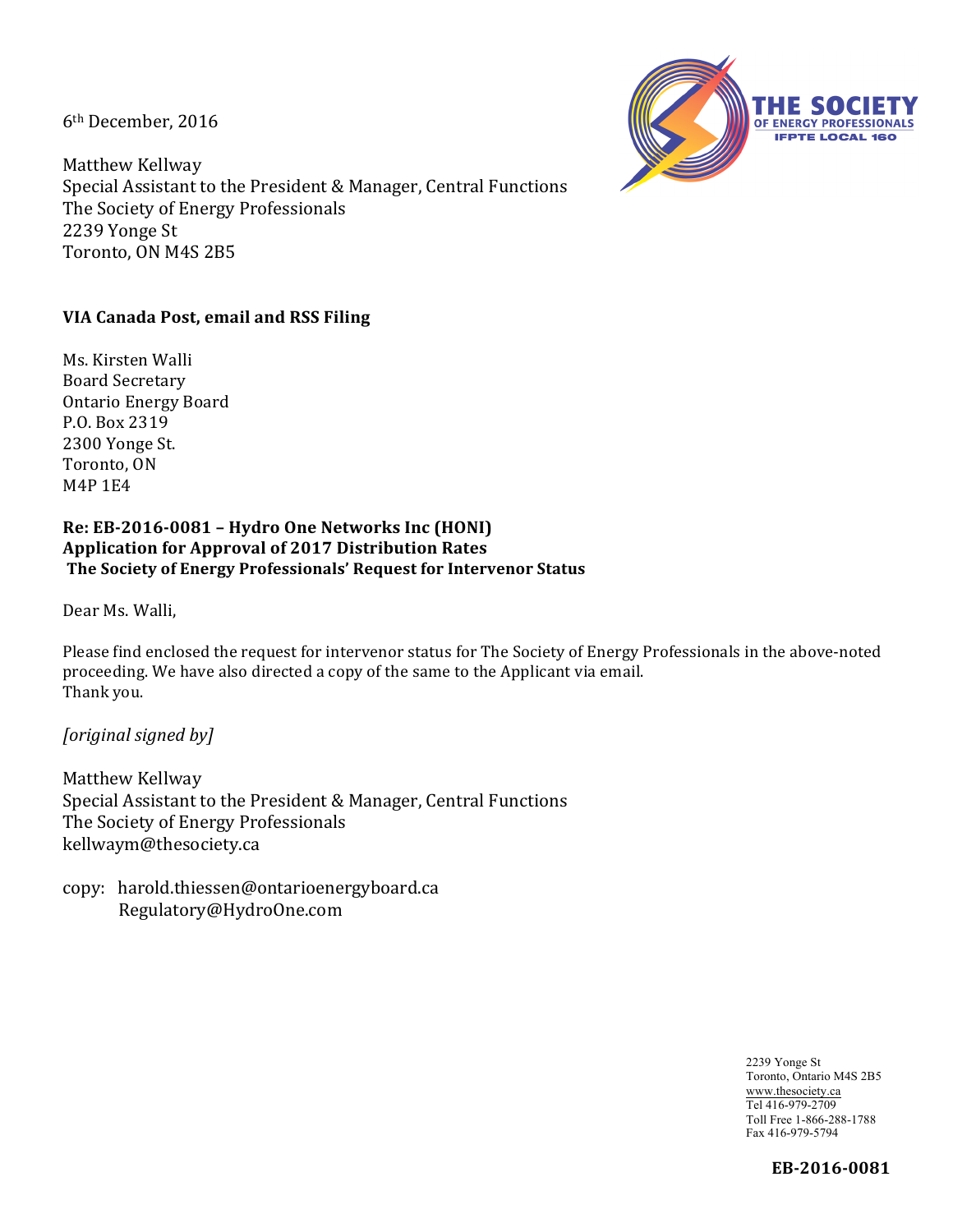### **ONTARIO ENERGY BOARD**

## **IN THE MATTER OF THE Ontario Energy Board Act, 1998; AND IN THE MATTER OF AN APPLICATION BY HYDRO ONE NETWORKS INC. APPROVAL OF 2017 DISTRIBUTION RATES BOARD FILE NO. EB-2016-0081**

## **REQUEST FOR INTERVENOR STATUS OF THE SOCIETY OF ENERGY PROFESSIONALS**

- To: Ms. Kirsten Walli Board Secretary Ontario Energy Board P.O. Box 2319 2300 Yonge St. Toronto, ON M4P 1E4
- And to: Hydro One Networks Inc. Attention: Ms. Erin Henderson Regulatory Coordinator - Regulatory Affairs 7th Floor, South Tower 483 Bay St Toronto ON M5G 2P5
	- 1. The Society of Energy Professionals (The Society) hereby expresses its intention to participate as an intervenor the above-mentioned proceeding. The Society of Energy Professionals represents approximately 8000 professional employees who work in the Ontario electricity system.
	- 2. The Society represents approximately 1,400 professional employees at Hydro One, including engineers, supervisors, and finance specialists, among many other occupational categories.
	- 3. As such, The Society of Energy Professionals is an interested party and has an interest in the hearing of this matter, as well as the resulting Board decision.
	- 4. The Society of Energy Professionals wishes to receive copies of all evidence and correspondence filed by the applicant, intervenors and other interested parties. The Society of Energy Professionals asks that copies of the filings be sent to The Society of Energy Professionals at the address set out below.
	- 5. The name and address of the person authorized to receive documents on behalf of The Society of Energy Professionals is:

Matthew Kellway Special Assistant to the President & Manager, Central Function The Society of Energy Professionals 2239 Yonge St. Toronto, Ontario M4S 2B5 (416) 979-2709 x5004 (office)  $(416)$  979-5794  $(fax)$ kellwaym@thesociety.ca